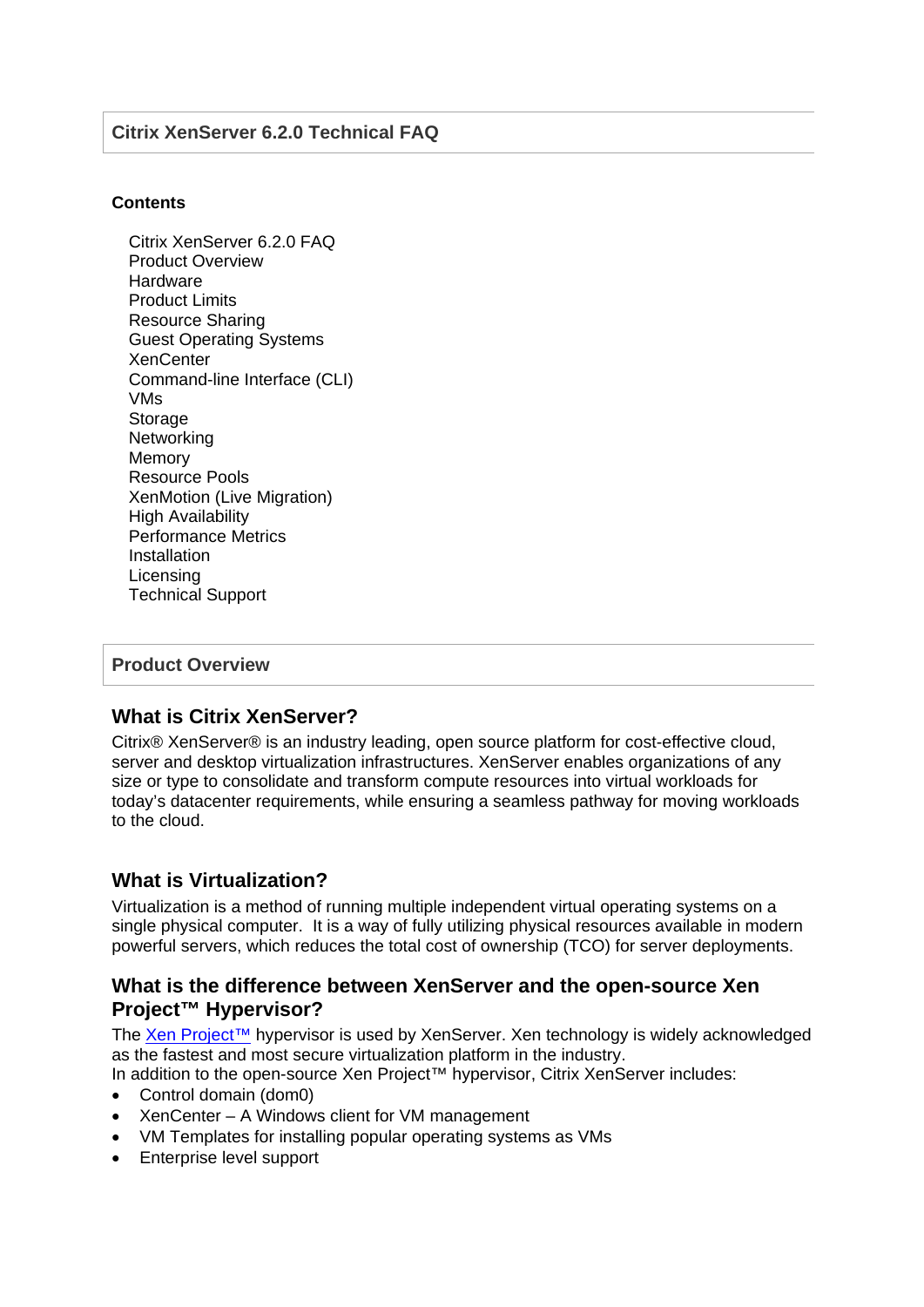Refer to the Linux Foundation Xen Project™ for more details.

# **What is a hypervisor?**

A hypervisor is the basic abstraction layer of software. The hypervisor is responsible for lowlevel tasks such as CPU scheduling and is responsible for memory isolation for resident VMs. The hypervisor abstracts from the hardware for the VMs. The hypervisor has no knowledge of networking, external storage devices, video, etc. The Linux Foundation Xen Project™ community develops and maintains the Xen Project hypervisor as free software licensed under the GNU General Public License. Refer to the Linux Foundation Xen Project for more details

# **What is the Control Domain (dom0)?**

The Control Domain, also called Domain 0 or *dom0*, is a secure, privileged VM that runs the XenServer management toolstack known as *xapi*. Besides providing XenServer management functions, dom0 also runs the physical device drivers for networking, storage etc.

## **What is xapi, what does it do, is it the same as the XenAPI?**

*xapi* is the software stack that controls VM lifecycle operations, host and VM networking, VM storage, user authentication, and allows the management of XenServer resource pools. xapi provides the publicly documented XenAPI Management Interface which is used by all tools that manage VMs and resource pools.

Examples of internal and external tools that make use of the XenAPI include:

- XenCenter management GUI
- xs management console
- xe command-line interface
- Apache Cloudstack Cloud orchestration software

## **What is the difference between the free edition and licensed edition of XenServer?**

Citrix XenServer is available to all users. At a feature and functionality level, the only difference is that free Citrix XenServer users will not be able to use XenCenter for automated installation of security fixes, packaged updates, bug fixes and maintenance releases. Free Citrix XenServer does include XenCenter for server management, but not patch management.

## **What's New in XenServer 6.2.0?**

Refer to the **XenServer 6.2.0 Release Notes** for details about the new features and ongoing improvements in this release.

## **What are the minimum system requirements for running XenServer?**

The minimum system requirements are described here.

## **What are the maximum capabilities of XenServer?**

The maximum supported capabilities of XenServer are described in the XenServer 6.2.0 Configuration Limits document.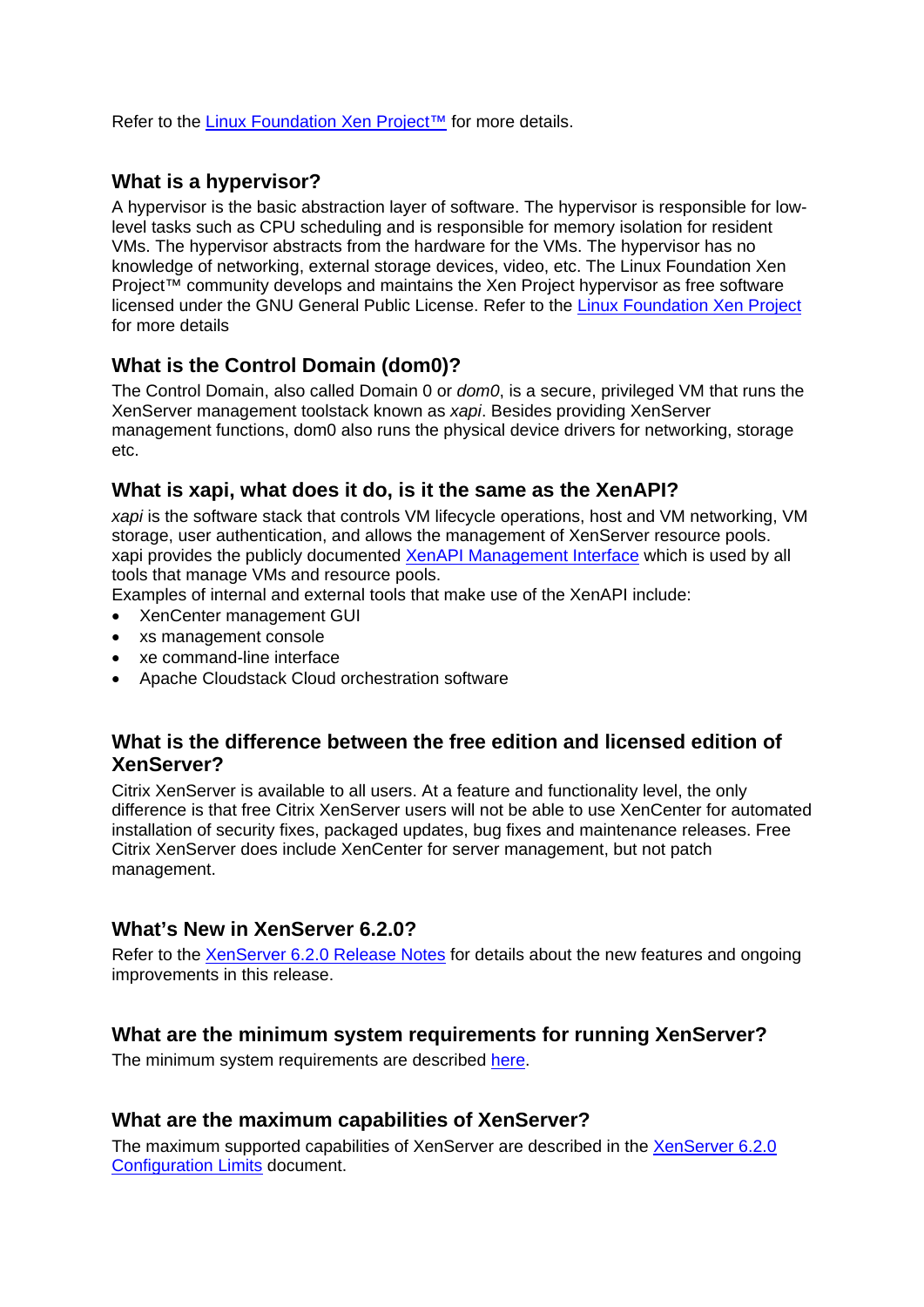#### [Back]

#### **Hardware**

#### **Do I need a system with a 64-bit x86 processor to run XenServer?**

Yes, either an Intel VT or AMD-V 64-bit x86-based system with one or more CPUs is required to run all supported guest operating systems. Click here for more details on XenServer host system requirements.

## **Do I need a system with hardware virtualization support for running Microsoft Windows guest operating systems?**

Yes. To run Windows operating systems, you need a 64-bit x86 processor-based system that supports either Intel VT or AMD-V hardware virtualization technology in the processor and BIOS.

### **Can I run XenServer on a system without hardware virtualization support?**

Yes, but you will be limited to Linux-based paravirtualized guests.

#### **What systems are certified to run XenServer?**

Click here for a complete list of XenServer certified systems,

## **What does the AMD-V and Intel VT technology do?**

The hardware virtualization technology in AMD-V and Intel VT-enabled processors allow the Xen hypervisor to efficiently handle certain virtualization-unsafe x86 instructions that a VM might call during its normal course of operation. In first-generation virtualization systems, complex software layers had to emulate the VM's machine code and rewrite unsafe x86 instructions in real-time. The Intel VT and AMD-V hardware virtualization technologies allow the hypervisor to automatically trap these instructions which vastly improve virtualization performance for Windows guests.

#### **How can I tell if my Intel-based system has Intel VT technology?**

You are advised to check with the system manufacturer to determine if the system has Intel VT hardware virtualization technology. Generally, systems with Intel VT-enable processors have the option in the BIOS to enable Intel Virtualization Technology in the Processor, CPU, or Advanced Configuration menus. The XenServer product installer performs a check on the system to alert you whether Intel VT technology is detected on the server prior to installation. Refer to the Intel website to find the most current list of VT-enabled processors. Systems with Intel VT-enabled processors also require BIOS support for Intel VT hardware virtualization capabilities.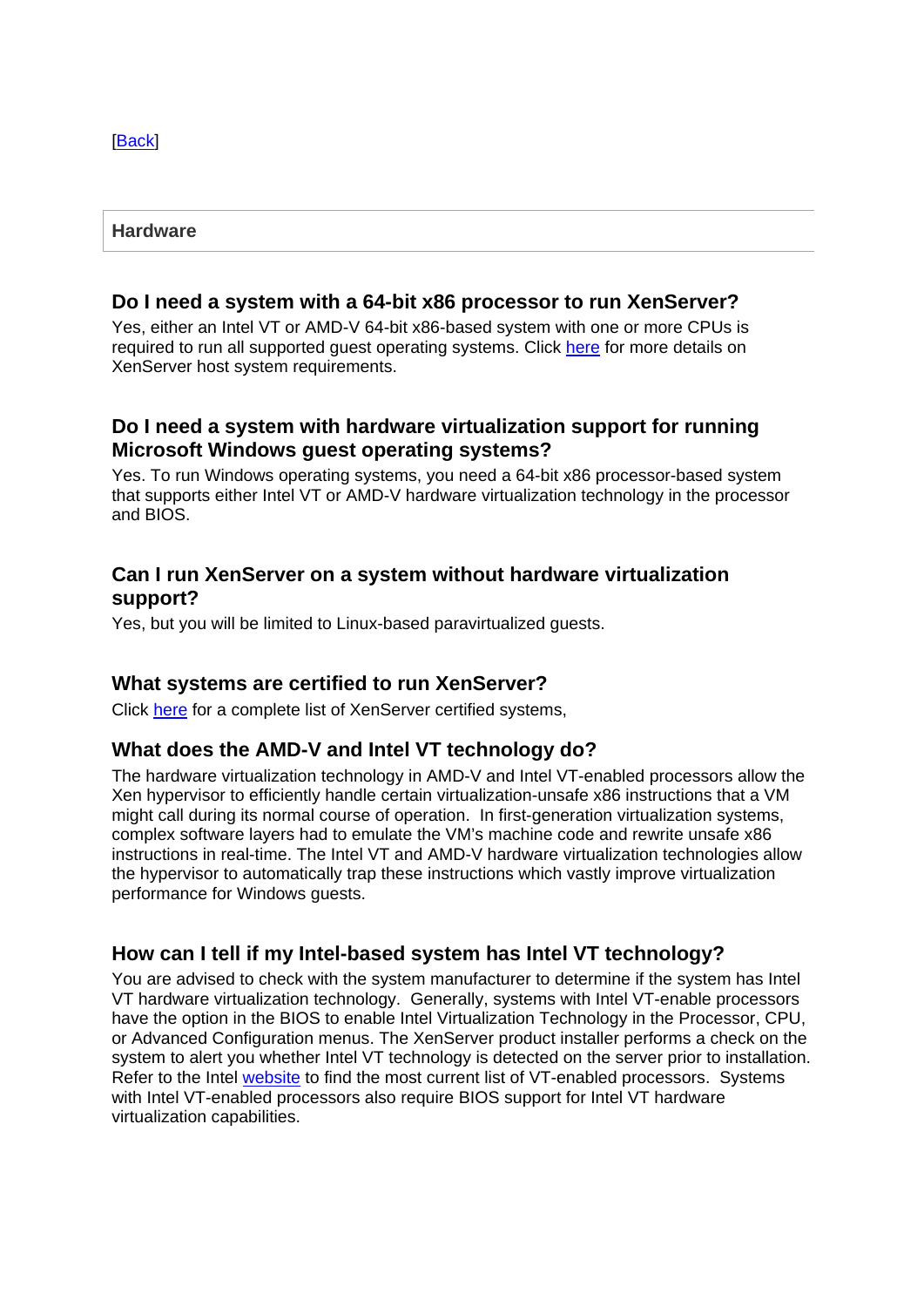# **How can I tell if my AMD based system has AMD-V technology?**

You are advised to check with the system manufacturer to determine if the system has AMD-V hardware virtualization technology. The XenServer product installer performs a check on the system to alert you whether AMD-V technology is detected on the server prior to installation.

Refer to the AMD website to find the most current list of AMD-V enabled processors. Systems with AMD-V processors also require BIOS support for AMD-V hardware virtualization capabilities.

**Note**: Some AMD Sempron processors do not contain AMD-V hardware virtualization technology and are therefore incompatible with XenServer.

## **Does XenServer support AMD Rapid Virtualization Indexing and Intel Extended Page Tables?**

Yes. XenServer provides support for AMD Rapid Virtualization Indexing and Intel Extended Page Tables. Rapid Virtualization Indexing provides an implementation of nested tables technology used to further enhance performance of the Xen hypervisor. Extended Page Tables provide an implementation of hardware assisted paging used to further enhance performance of the Xen hypervisor.

### **Can XenServer run on a notebook or desktop-class systems?**

XenServer will run on many notebook or desktop-class systems as long as they conform to the minimum CPU requirements. However, Citrix only supports systems which have been certified and listed on Hardware Compatibility List (HCL). Customers may choose to run on unsupported systems for demonstration purposes; however, some features, such as power management capabilities will not work.

[Back]

#### **Product Limits**

Note: A complete list of XenServer supported limits may be found in the XenServer 6.2.0 Configuration Limits document.

### **What is the maximum size of memory that XenServer can use on a host system?**

XenServer host systems can use up to 1TB of physical memory.

#### **How many processors can XenServer use?**

XenServer supports up to 160 *logical* processors per system. **Note**: The maximum number of logical processors supported differs by CPU. Consult the XenServer Hardware Compatibility List (HCL) for more details.

## **How many Virtual Machines can run on XenServer concurrently?**

The maximum number of Windows-based Virtual Machines (VMs) which are supported to run on a XenServer host is 450. The maximum number of paravirtualized Linux-based Virtual Machines (VMs) which are supported to run on a XenServer host is 650.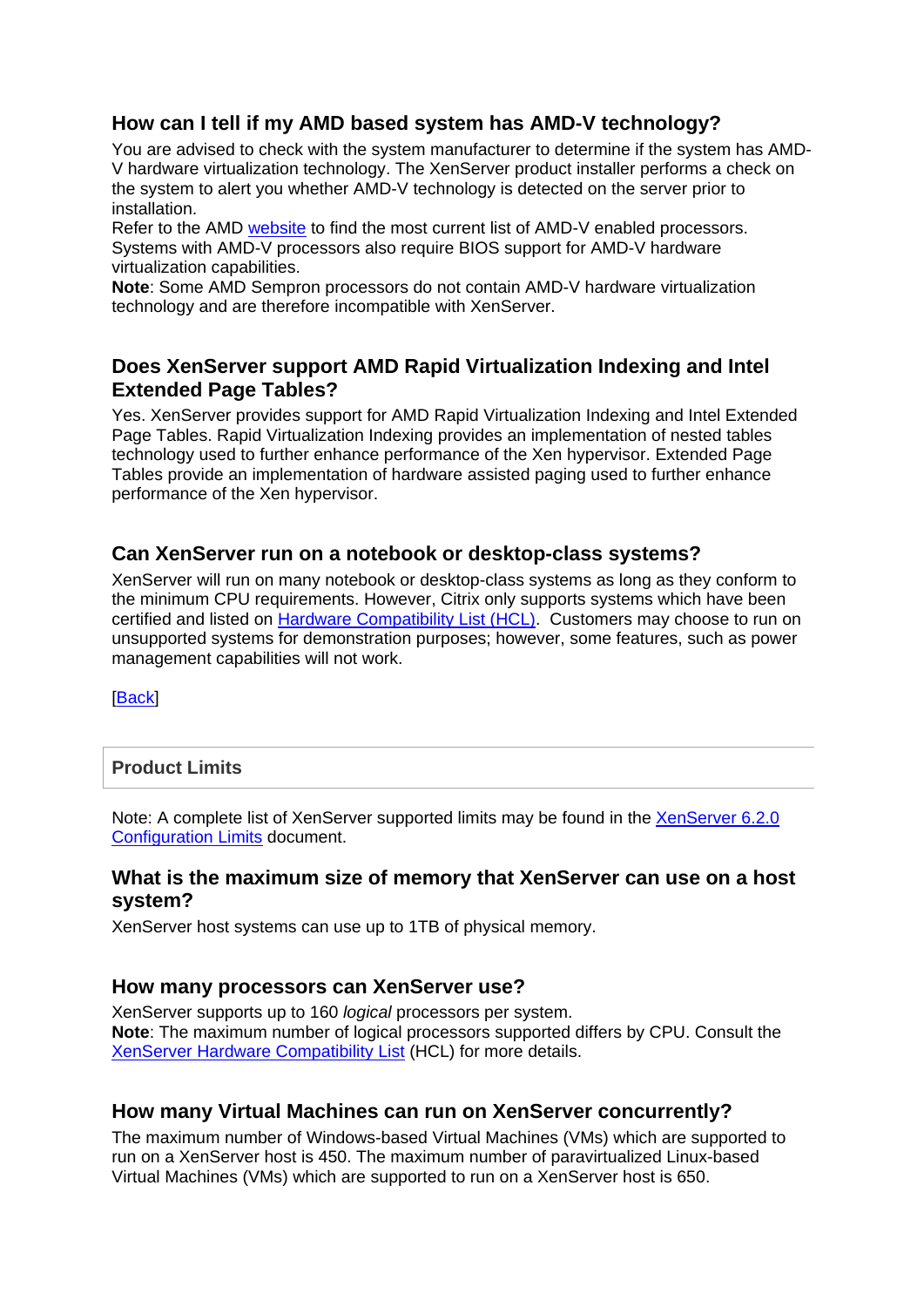For any particular system the number of VMs that can run concurrently and with acceptable performance, will depend on the available resources and the VM workload. XenServer automatically scales the amount of memory allocated to the Control Domain (dom0) based on the physical memory available.

**Note**: In certain circumstances it may be advisable to override this setting if there are more than 50 VMs per host and the host physical memory is **less** than 48GB. See section 7.1.1 of the XenServer 6.2.0 Administrator's Guide.

### **How many VMs can be created on XenServer?**

Citrix does not limit the number of guest VMs that can be created with XenServer.

### **How many physical network interfaces does XenServer support?**

XenServer supports up to 16 NICs. These may be bonded to create up to 8 logical network bonds, with a limit of 4 NICs per bond.

### **How many virtual processors (vCPUs) can XenServer allocate to a VM?**

XenServer supports up to 16 vCPUs per guest. The number of vCPUs which can be supported varies by the quest operating system. Refer to the XenServer 6.2.0 VM User's Guide for details.

#### **How much memory can XenServer allocate to a VM?**

XenServer supports up to 128GB per guest. The amount of memory which can be supported varies by the guest operating system.

The maximum amount of physical memory addressable by your operating system varies. Setting the memory to a level greater than the operating system supported limit, may lead to performance issues within your guest. Some 32-bit Windows operating systems can support more than 4GB of RAM through use of the physical address extension (PAE) mode. The limit for 32-bit PV Virtual Machines is 64GB. Please consult your guest operating system Administrators Guide.

Refer to the **XenServer 6.2.0 Virtual Machine User's Guide** for details.

#### **How many virtual disk drives can XenServer allocate to a VM?**

XenServer can allocate up to 7 virtual disk drives (VDI), including a virtual DVD-ROM device, per VM. The number of VDIs which can be supported varies by the guest operating system. This number is not programmatically enforced, but is the supported limit. Customers can configure up to 16 VDIs using the xe Command Line Interface (CLI), but this is not a supported configuration. Refer to the XenServer 6.2.0 VM User's Guide for more details.

#### **How many virtual network interfaces can XenServer allocate to a VM?**

XenServer can allocate up to 7 virtual NICs per VM. The number of virtual NICs which can be supported varies by the guest operating system. Refer to the **XenServer 6.2.0 VM User's** Guide for more details.

[Back]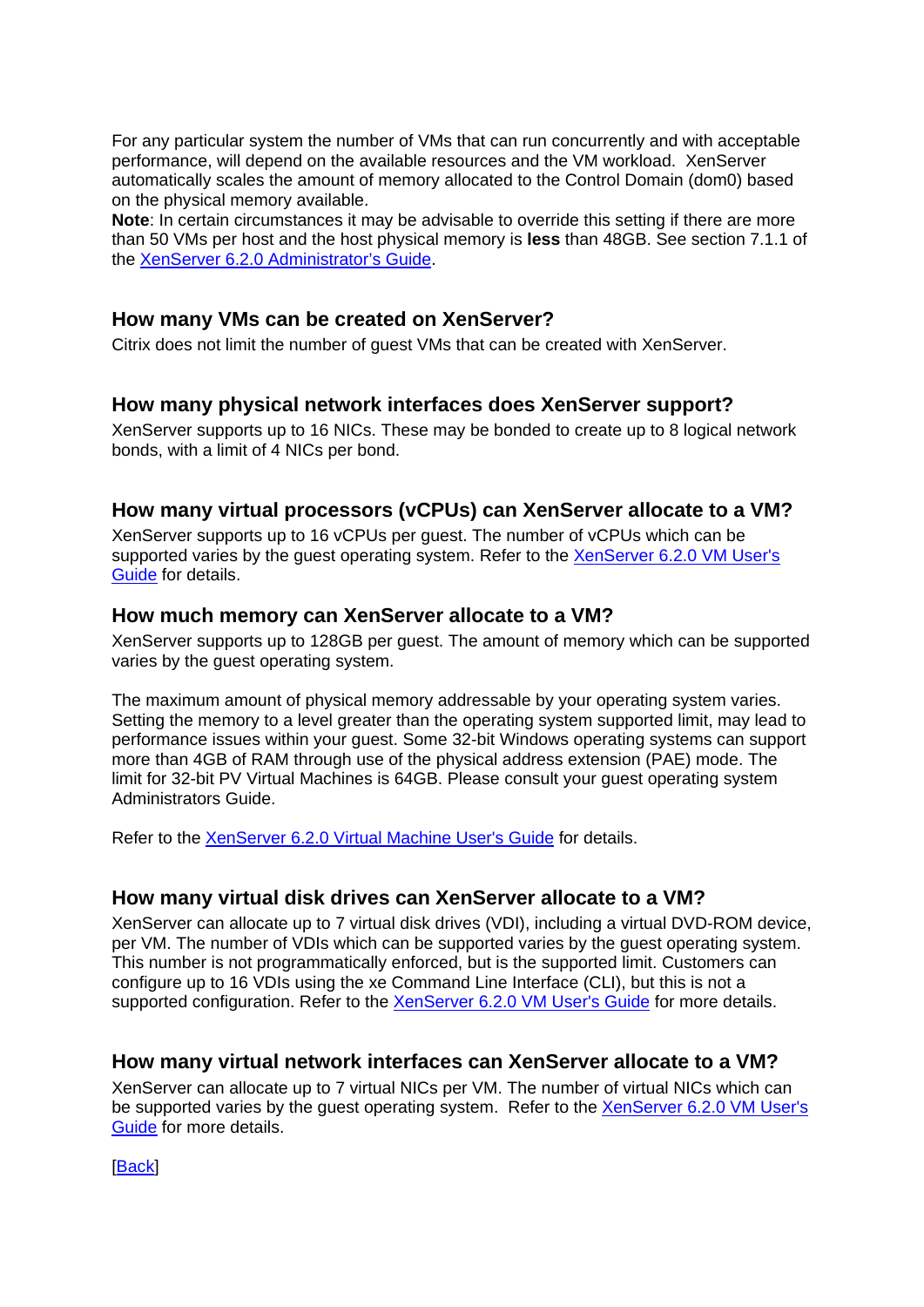### **How are processing resources split between VMs?**

Processing resources are split between vCPUs using a fair share balancing algorithm. This algorithm ensures that all VMs get their share of the system's processing resources.

## **How does XenServer choose which physical processors it allocates to the VM?**

XenServer does not statically allocate physical processors to any specific VM. Instead, XenServer dynamically allocates, depending on load, any available logical processors to the VM. This ensures that processor cycles are used efficiently as the VM can run wherever there is spare capacity.

#### **How are disk I/O resources split between the VMs?**

XenServer uses a fair share resource split for disk I/O resources between VMs. Additionally, you can also provide a VM higher or lower priority access to disk I/O resources.

#### **How are network I/O resources split between the VMs?**

XenServer uses a fair share resource split for network I/O resources between the VMs. Additionally, you can control bandwidth throttling limits per VM using the Open vSwitch.

[Back]

#### **Guest Operating Systems**

#### **Can XenServer run 32-bit operating systems as guests?**

Yes. Refer to the XenServer 6.2.0 VM User's Guide for more details.

## **Can XenServer run 64-bit operating systems as guests?**

Yes. Refer to the XenServer 6.2.0 VM User's Guide for more details.

#### **Which versions of Microsoft Windows can run as guests on XenServer?**

Refer to the **XenServer 6.2.0 VM User's Guide** for a complete list.

# **Which versions of Linux can run as guests on XenServer?**

Refer to the XenServer 6.2.0 VM User's Guide for a complete list.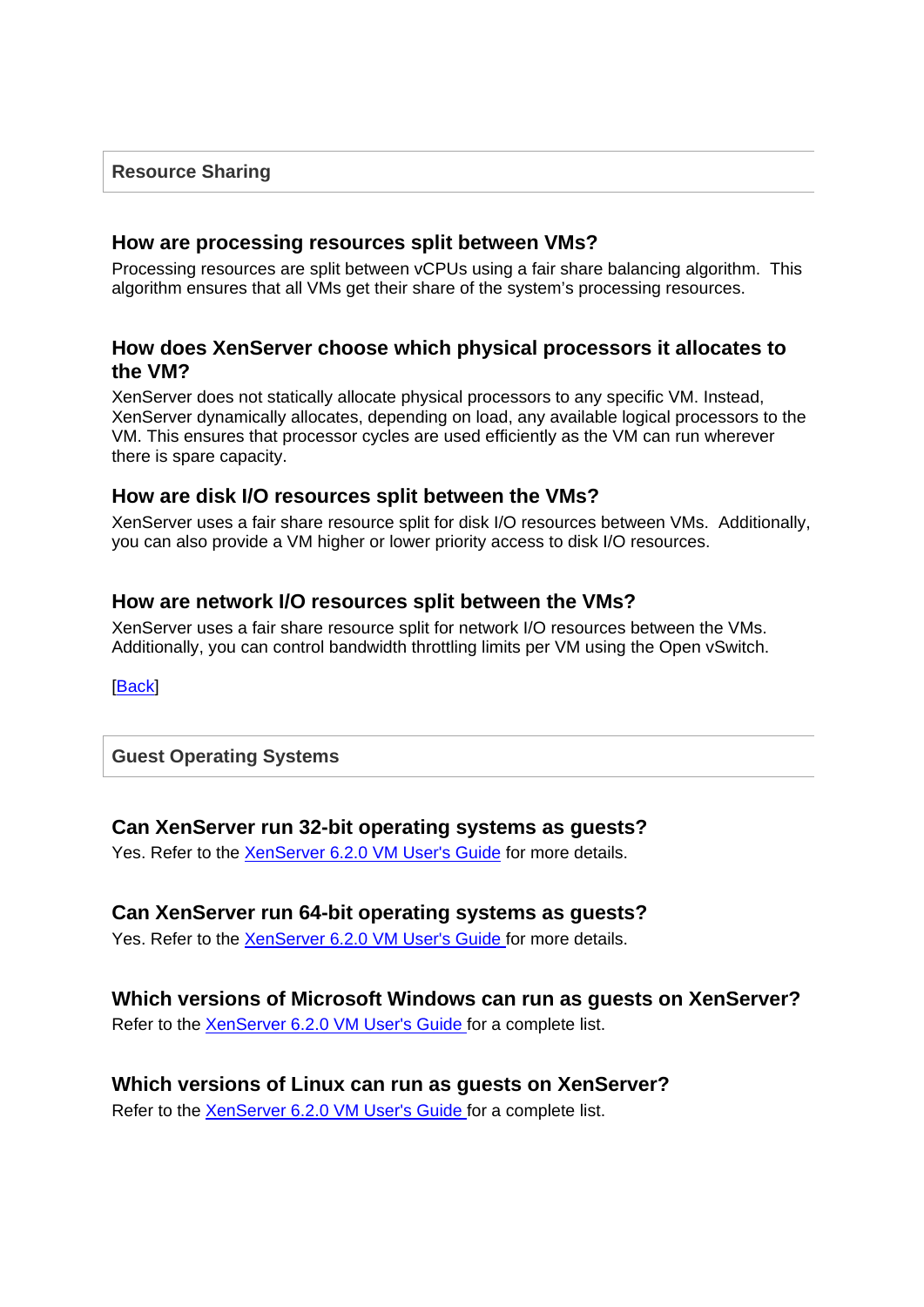## **Can I run different versions of the supported operating systems or other un-listed operating systems?**

Citrix only supports operating systems (OS) under OS vendor support. While they may continue to function, customers may be asked to upgrade to a supported OS service pack before issues can be investigated.

OS versions not explicitly supported may not have applicable drivers available, and therefore will not function with optimized performance.

It is often possible to install other distributions of Linux. However, Citrix can only support the operating systems listed in the XenServer 6.2.0 VM User's Guide and customers may be asked to switch to a supported OS before issues can be investigated.

### **Does XenServer support Solaris x86 as a guest operating system?**

No. The experimental support for Solaris x86 has been removed from XenServer v6.2.0.

## **Does XenServer support Novell Netware as a guest operating system?**

XenServer does not support Novell Netware-based guest operating systems.

# **Does XenServer support FreeBSD, NetBSD, or any other BSD variants as a guest operating system?**

XenServer does not support any BSD-based guest operating systems for general-purpose virtualization deployments. However, FreeBSD 6.3 VMs running on XenServer have been certified for use in specific Citrix products.

## **What are the XenServer Tools?**

The XenServer Tools are software packages for Windows and Linux-based guest operating systems. The Tools include high-performance disk and network paravirtualized drivers (PV drivers) for Windows operating systems, and a Guest Agent for Linux-based operating systems that provides additional information about the VM to the XenServer host. Refer to the XenServer 6.2.0 VM User's Guide for more details.

[Back]

**XenCenter** 

## **Do I need to run XenCenter on a Windows computer?**

Yes. The XenCenter management console runs on a Windows operating system. Refer to the XenServer 6.2.0 Installation Guide for more details of the system requirements. Customers who do not wish to run Windows can control their XenServer hosts and pools using the xe command-line Interface (CLI) installed locally or running on the XenServer host or the xs console.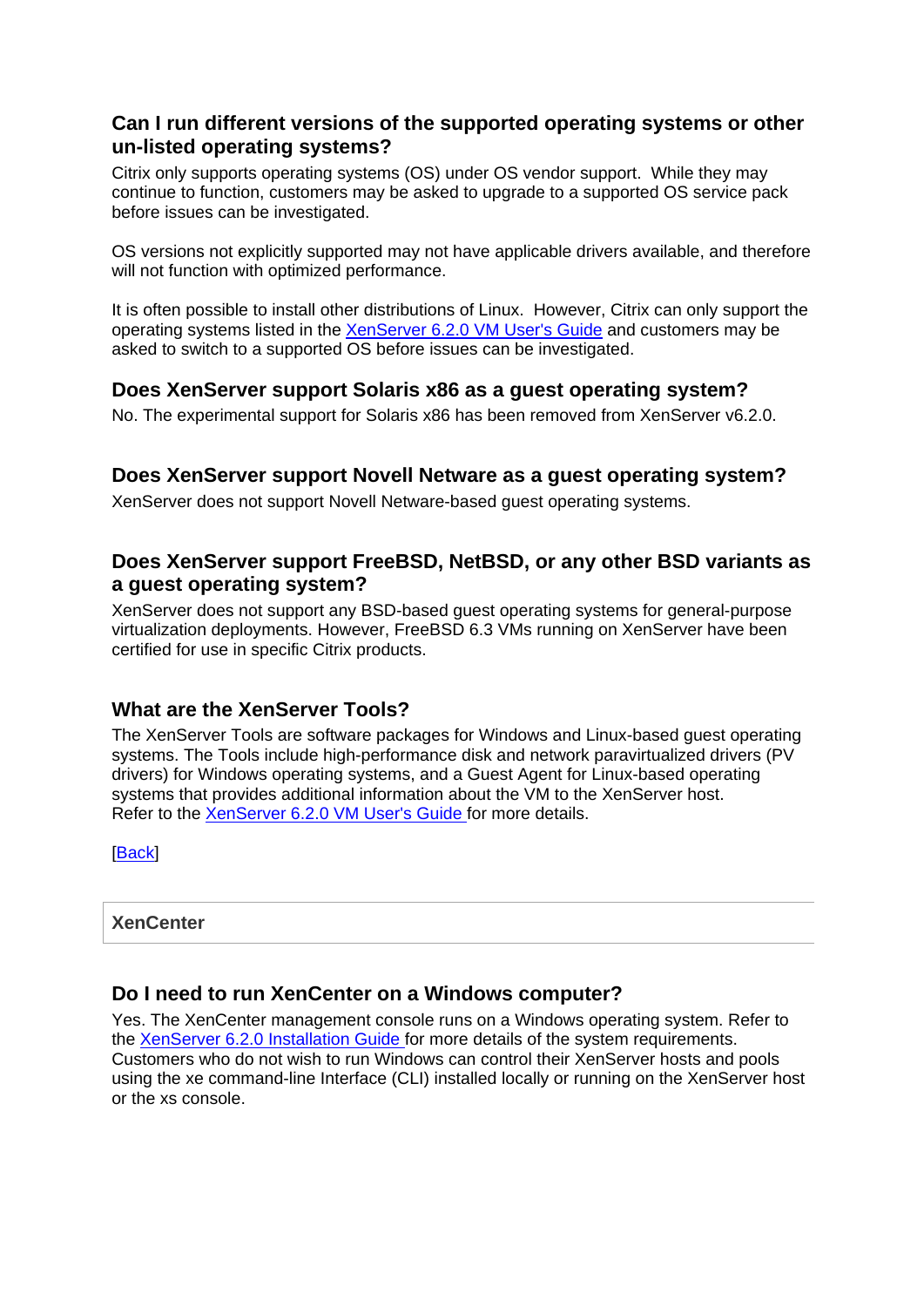## **Is the communication between XenCenter and the XenServer systems secure?**

Yes. 256-bit AES SSL encryption secures all communications between XenCenter and the physical host system running XenServer.

## **Can I log on to XenCenter using my Active Directory user accounts?**

Yes. You can set up XenCenter login requests to use Active Directory on all additions of XenServer.

### **Can I restrict access of certain functions within XenCenter, to certain users?**

Yes. The *Role Based Access Control* feature combined with Active Directory authentication can restrict user's access in XenCenter.

### **Can I use a single XenCenter console to connect to multiple XenServer hosts?**

Yes. You can use a single XenCenter console to connect to multiple XenServer host systems.

## **Can I use XenCenter to connect to multiple hosts running different versions of XenServer?**

Yes. XenCenter is backward compatible with multiple host systems running different versions of XenServer.

## **Can I use XenCenter to connect to multiple Resource Pools?**

Yes. You can connect to multiple Resource Pools from a single XenCenter console.

## **How can I gain access to the console of Linux-based VM?**

XenCenter, through the Console tab, provides access to the text-based and graphical consoles of VMs running Linux-based operating systems. Before you can connect with the XenCenter graphical console, you need to ensure that the VNC server and an X display manager are installed on the VM and properly configured. Alternatively, customers may choose to connect directly to their guests through SSH using a third party SSH client or an external VNC client.

## **How can I gain access to the console of a Windows-based VM?**

XenCenter provides access to the emulated graphics for a Windows VM. Additionally, if remote desktop capabilities are detected on the VM, a quick connect button is provided to launch and connect to the VM using a built-in RDP client. Alternatively, customers may choose to connect directly to their guests using external remote desktop software.

**IBack**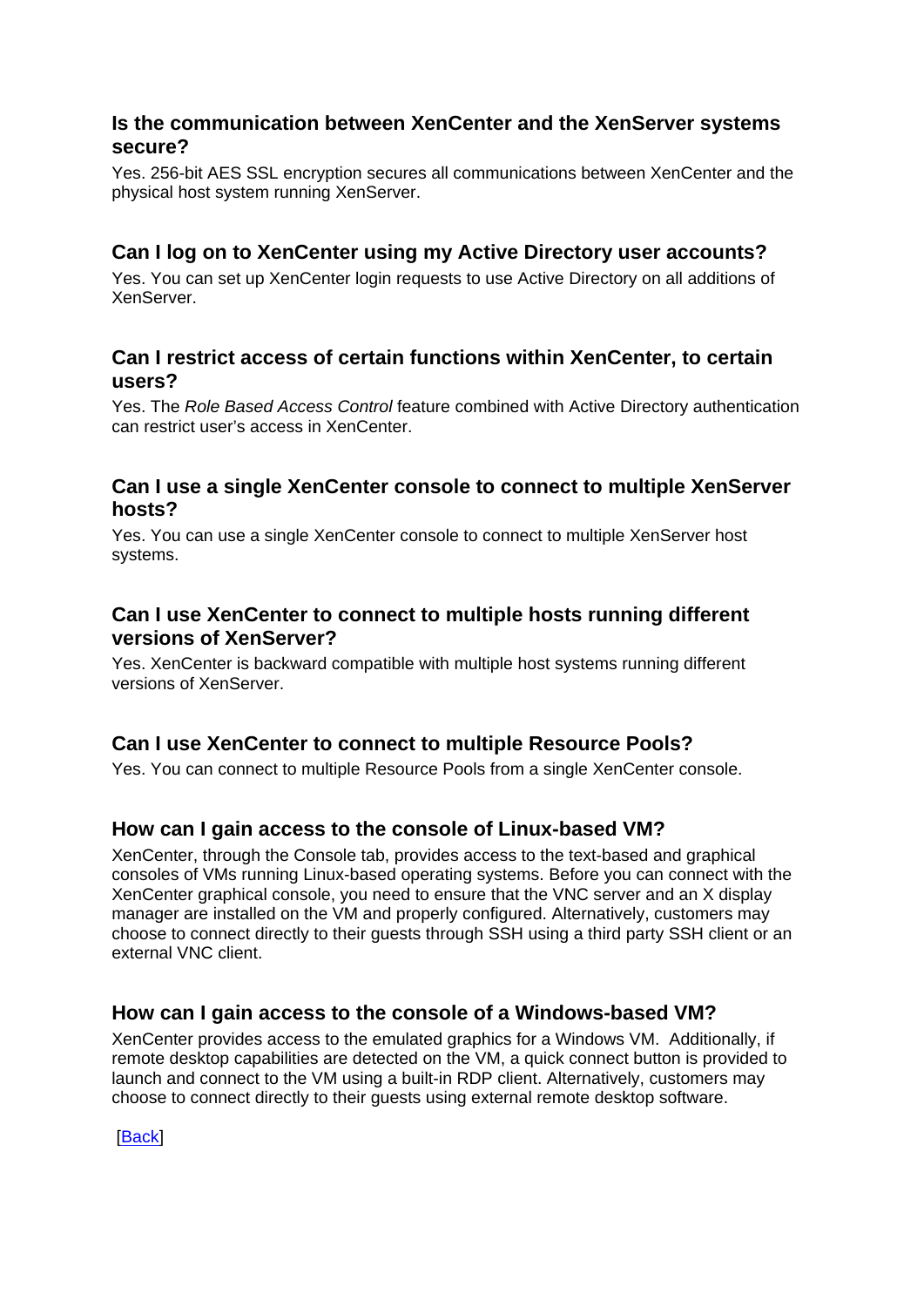**Command-line Interface (CLI)** 

### **Does XenServer include a CLI?**

Yes. All editions of XenServer include a full command-line interface (CLI) – known as "xe".

### **Can I access the XenServer CLI directly on the host?**

Yes. The CLI can be accessed using a screen and keyboard connected directly to the host, or through a terminal emulator connected to the host's serial port.

### **Can I access the XenServer CLI from a remote system?**

Yes. Citrix ships the xe CLI which can be installed on Windows and Linux machines to remotely control XenServer. Additionally, access to the host's console can be achieved by using the host's Console tab in XenCenter.

### **Is communication between the CLI and the XenServer host system secured?**

Yes. XenServer used 256-bit SSL (AES) encryption to secure all communications between the command-line interface and the XenServer host.

[Back]

.

**VMs** 

#### **Can VMs created with VMware or Hyper-V run on XenServer?**

Yes. VMs can be exported and imported using the industry-standard OVF format. Additionally VMs can be converted in batches using *XenServer Conversion Manager*. Third party tools are also available.

For more information refer to CTX133505 and CTX134686 - XenServer Conversion Manager Guide

#### **What types of installation media can I use to install a guest operating system?**

You can install a guest operating system by using a CD in the host's CD-ROM drive or virtual CD-ROM drive using iLO or DRAC, you can place ISO images on to a share network drive or, you can network install where supported by the specific guest. For more information refer to the XenServer 6.2.0 VM User's Guide.

#### **Can I make a clone of an existing VM?**

Yes. Any VM created on XenServer can be cloned or converted into a VM template. A VM template can then be used to create additional VMs.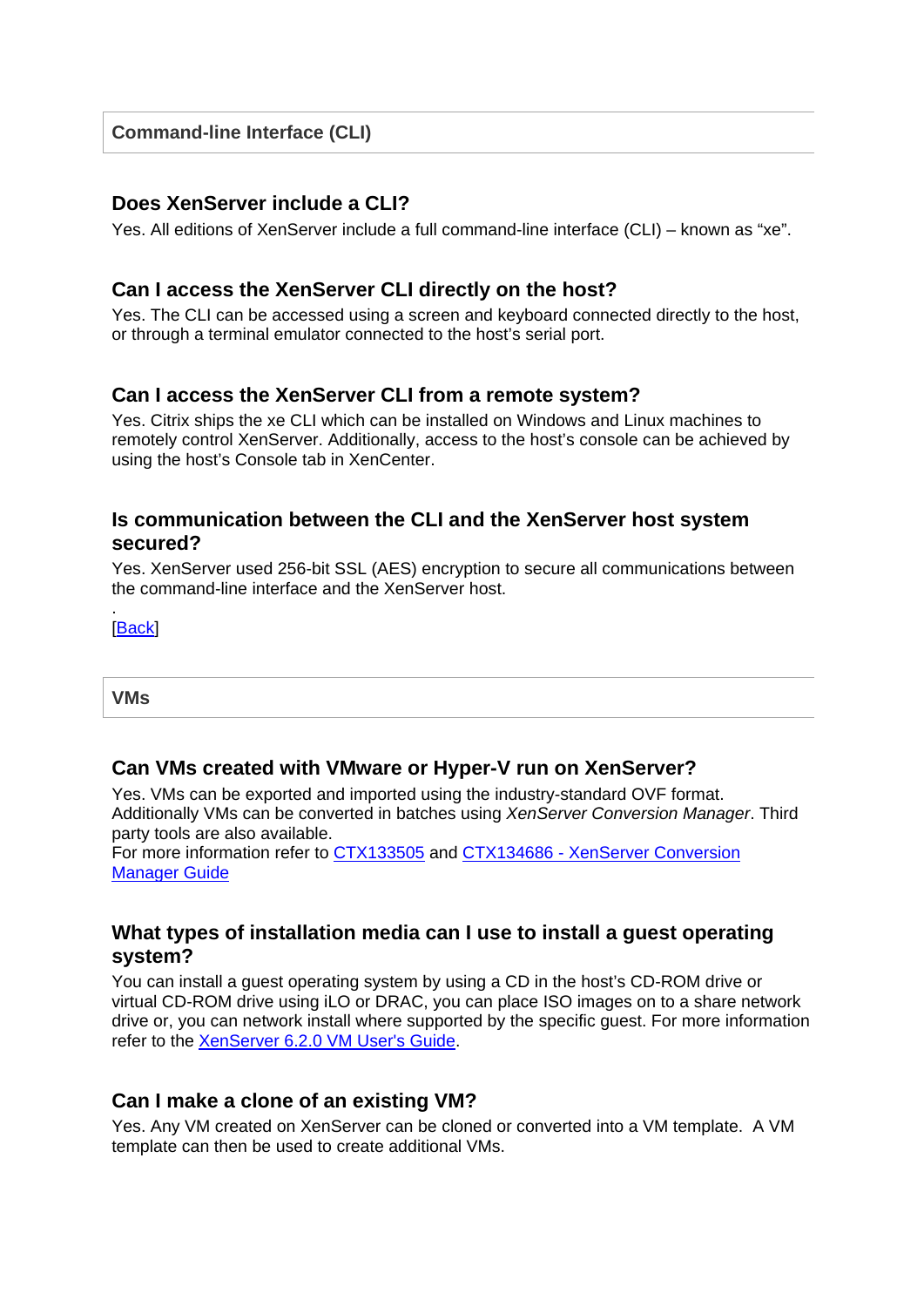# **Can VMs be exported from one edition of XenServer and moved to another?**

Yes. VMs from older versions of XenServer can be imported to a newer version.

# **Can I convert a VM from the open source version of Xen to XenServer?**  No.

# **Does XenServer provide disk snapshot capabilities for VMs?**

Yes, XenServer supports snapshotting in all editions. Refer to CTX122978 for more information.

[Back]

**Storage** 

## **What types of local storage can be used with XenServer?**

XenServer supports local storage such as SATA and SAS. Click here for more details.

### **What type of SAN/NAS storage can be used with XenServer?**

XenServer supports Fibre Channel, Hardware-based iSCSI (HBA), iSCSI, and NFS are supported. Refer to the XenServer 6.2.0 Administrator's Guide and the XenServer Hardware Compatibility List (HCL) for more details.

#### **Does XenServer support software-based iSCSI?**

Yes. XenServer includes a built-in software-based iSCSI initiator (open-iSCSI).

## **What version of NFS is required for remote storage use?**

XenServer requires NFS Version 3 over TCP for remote storage use. NFS v4 and NFS over UDP are not currently supported by XenServer.

### **Can I use software-based NFS running on a general-purpose server for remote shared storage?**

Yes, although Citrix recommends using a dedicated network attached storage (NAS) device with NFS Version 3 with high-speed non-volatile caching to achieve acceptable levels of I/O performance.

# **Can I boot a XenServer host system from an iSCSI or Fibre Channel SAN?**

Yes, XenServer supports Boot from SAN using Fibre Channel or iSCSI HBAs.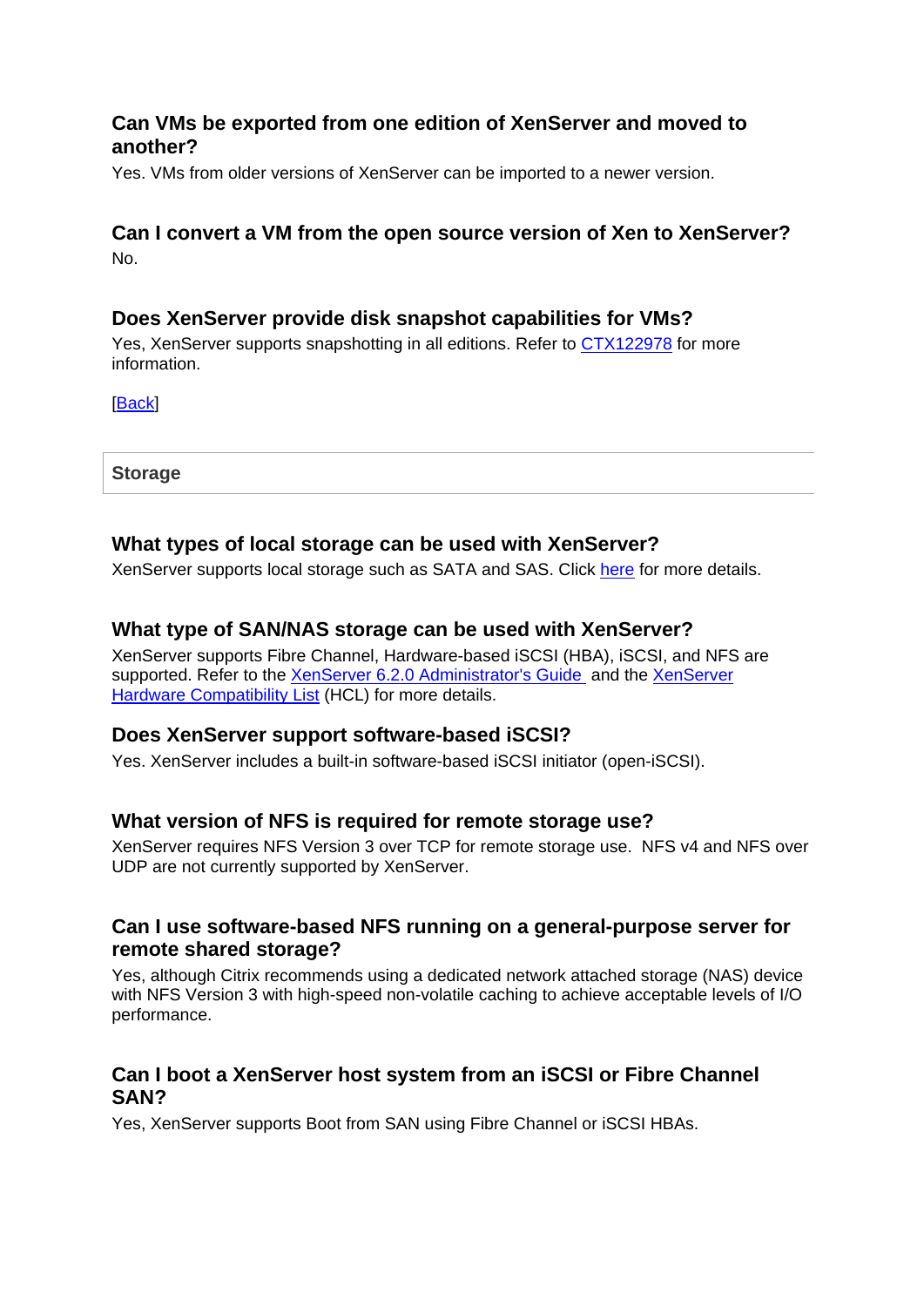# **Does XenServer support Multipath I/O (MPIO) for storage connections?**

Yes, Citrix recommends using multipath for resilient storage connections.

### **Does XenServer support a software-based RAID implementation?**

No, XenServer does not support software RAID.

### **Does XenServer support HostRAID or FakeRAID solutions?**

No, XenServer does not support proprietary RAID-like solutions, such as HostRAID or FakeRAID.

## **Does XenServer support thin cloning of existing VMs?**

Yes. Thin Cloning is available on local disks formatted as EXT3, as well as NFS storage repositories.

## **Does XenServer support Distributed Replicated Block Device (DRDB) storage?**

No, XenServer does not support DRDB.

### **Does XenServer support ATA over Ethernet?**

No, XenServer does not support ATA over Ethernet based storage.

[Back]

#### **Networking**

## **Can I create private networks that isolate groups of VMs?**

Yes. You can create a private network on a single host for resident VMs. Additionally with the vSwitch Controller appliance, you can create private networks that span multiple hosts with or without encryption.

**Note**: The vSwitch Controller appliance is *deprecated* with the XenServer 6.2.0 release. Eventually, its functionality will be completely removed from the product, but it is still available in XenServer v6.2. Customers should begin planning now to employ alternate methods for any applications, code, or usage that depend on the vSwitch Controller. For further details, refer to http://support.citrix.com/article/CTX137336

## **Does XenServer support multiple physical network connections?**

Yes, you can connect to and/or associate multiple physical networks that attach to different network interfaces on the physical host system.

#### **Can VMs connect to multiple networks?**

Yes. VMs are able to connect to any network available to the host.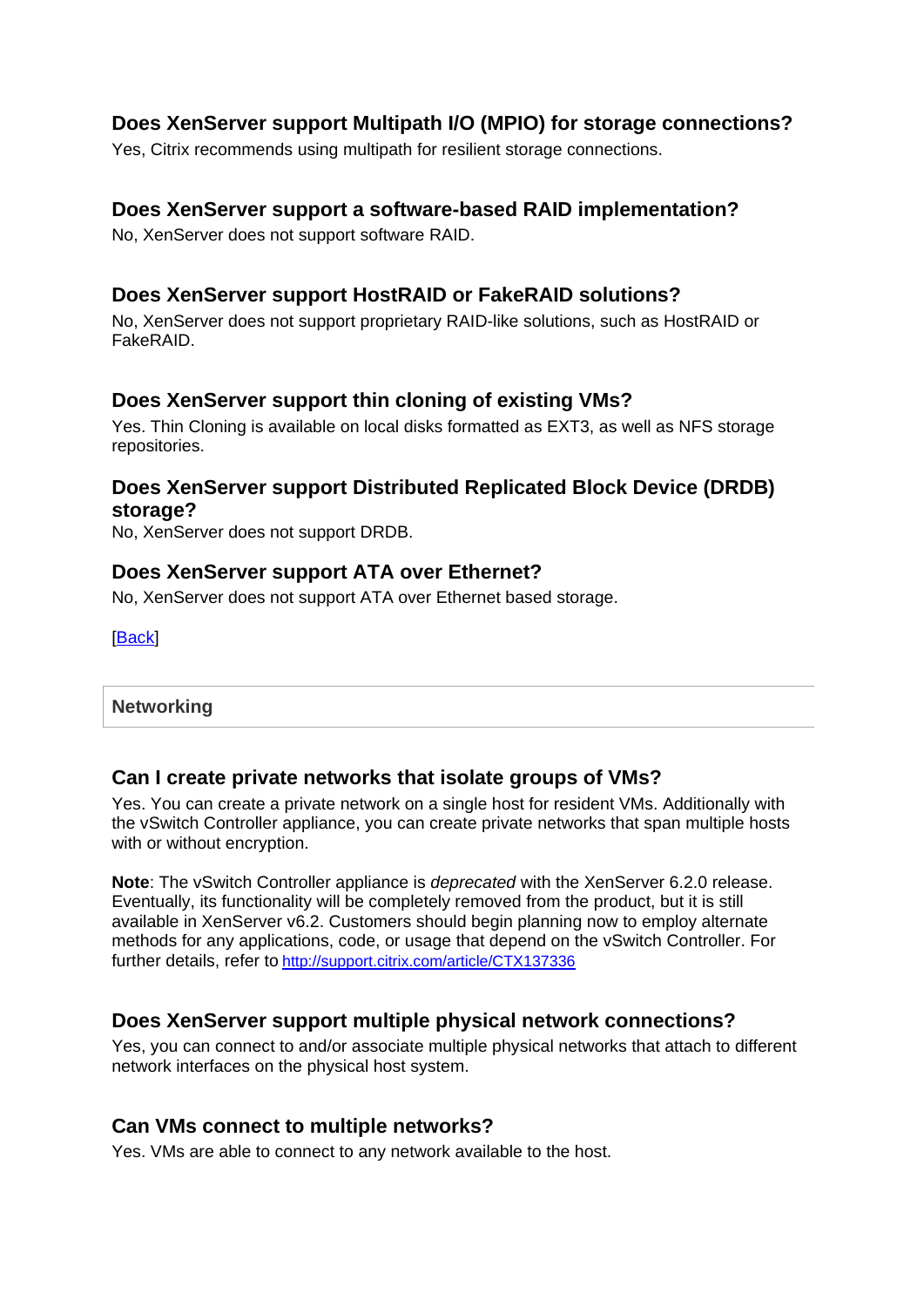# **Does XenServer support VLANs on a physical network interface?**

Yes. XenServer supports assigning VM networks to specified VLANs.

### **Do XenServer virtual networks pass all network traffic to all VMs?**

No. XenServer's Open vSwitch (OVS) acts as a Layer 2 switch; a VM will only see traffic designated for that VM. Additionally the multi-tenancy support in XenServer enables increased levels of isolation and security.

### **Do the virtual network interfaces and networks support promiscuous mode?**

Yes. Virtual network interfaces can be configured for promiscuous mode, which enables you to see all traffic on a virtual switch. Refer to the following Knowledge Center articles for more information about promiscuous mode configuration, CTX116493 and CTX121729. Additionally, the Open vSwitch enables configuration of RSPAN to capture network traffic.

### **Does XenServer support bonding or teaming of physical network interfaces?**

XenServer supports physical network interface bonding for failover and link aggregation. Refer to XenServer 6.2.0 Administrator's Guide and Designing XenServer Network Configurations more details.

[Back]

**Memory** 

#### **How much memory is consumed by running XenServer?**

Three components contribute to the memory footprint of a XenServer host. Firstly, there is the memory consumed by the Xen hypervisor itself; secondly there is the memory consumed by the Control Domain on the host, and finally the XenServer Crash Kernel. The amount of memory required to run the Control Domain is adjusted automatically and is based on the amount of physical memory on the host as shown in the table below:

| <b>Host Memory (GB)</b> | <b>Control Domain Memory Allocated (MB)</b> |
|-------------------------|---------------------------------------------|
| < 24                    | 752                                         |
| $24 - 47$               | 2048                                        |
| $48 - 63$               | 3072                                        |
| 64 - 1024               | 4096                                        |

**Note**: The amount of memory allocated to the Control Domain can be increased beyond the amounts shown above. However, this should only ever be carried out under the guidance of Citrix Support.

The **Xen** field in XenCenter's **Memory** tab, will report the memory used by the Control Domain, the Xen hypervisor itself, and the XenServer Crash Kernel. The amount of memory used by the hypervisor will be larger for hosts with more memory.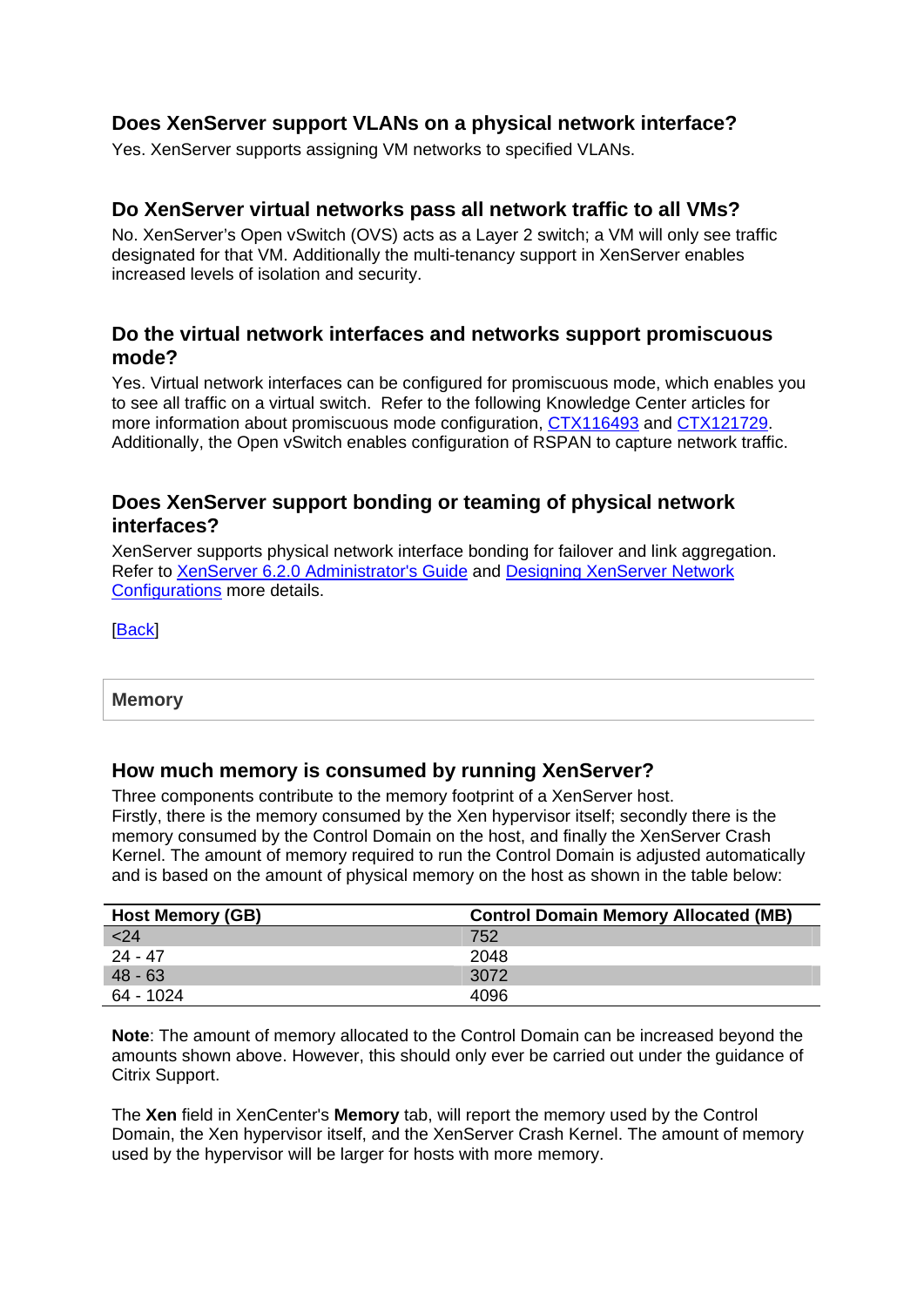Refer to the **XenServer 6.2.0 Administrator's Guide** for more details.

### **Does XenServer optimize VM memory usage?**

Yes. XenServer's Dynamic Memory Control (DMC) works by automatically adjusting the memory of running VMs, keeping the amount of memory allocated to each VM between specified minimum and maximum memory values, guaranteeing performance and permitting greater VM density. Refer to the XenServer 6.2.0 Administrator's Guide

[Back]

#### **Resource Pools**

#### **What is a Resource Pool?**

A resource pool is a collection of a set of XenServer hosts managed as a unit. Typically, a resource pool will share some amount of networked storage to allow VMs to be rapidly migrated from one host to another within the pool. Refer to the XenServer 6.2.0 Administrator's Guide for more details.

#### **Does XenServer require a dedicated host to manage a resource pool?**

No. A single host in the pool must be specified as the *Pool Master*. The Pool Master controls all administrative activities required on the pool. This means that there is no external single point of failure. If the Pool Master fails, other hosts in the pool will continue to operate, and resident VMs will continue to run as normal. If the Pool Master cannot be brought back online, one of the other hosts in the pool can be promoted to master to regain control of the pool.

This process is automated with the *High Availability* feature. Refer to the XenServer 6.2.0 Administrator's Guide for more details.

#### **Where is the configuration data for a resource pool stored?**

A copy of the configuration data is stored on every host in the resource pool. If the current pool master fails, this enables any host in the resource pool to become the new pool master.

#### **What types of configurations can be made at the Resource Pool level?**

Shared remote storage and networking configurations can be made at the resource-pool level. Once a configuration is shared on the Resource Pool, the master system automatically propagates configuration changes to all of the member systems.

### **Will new host systems added to a Resource Pool automatically be configured with shared settings?**

Yes. Any new host systems added to a Resource Pool automatically receive the same configurations for shared storage and network settings.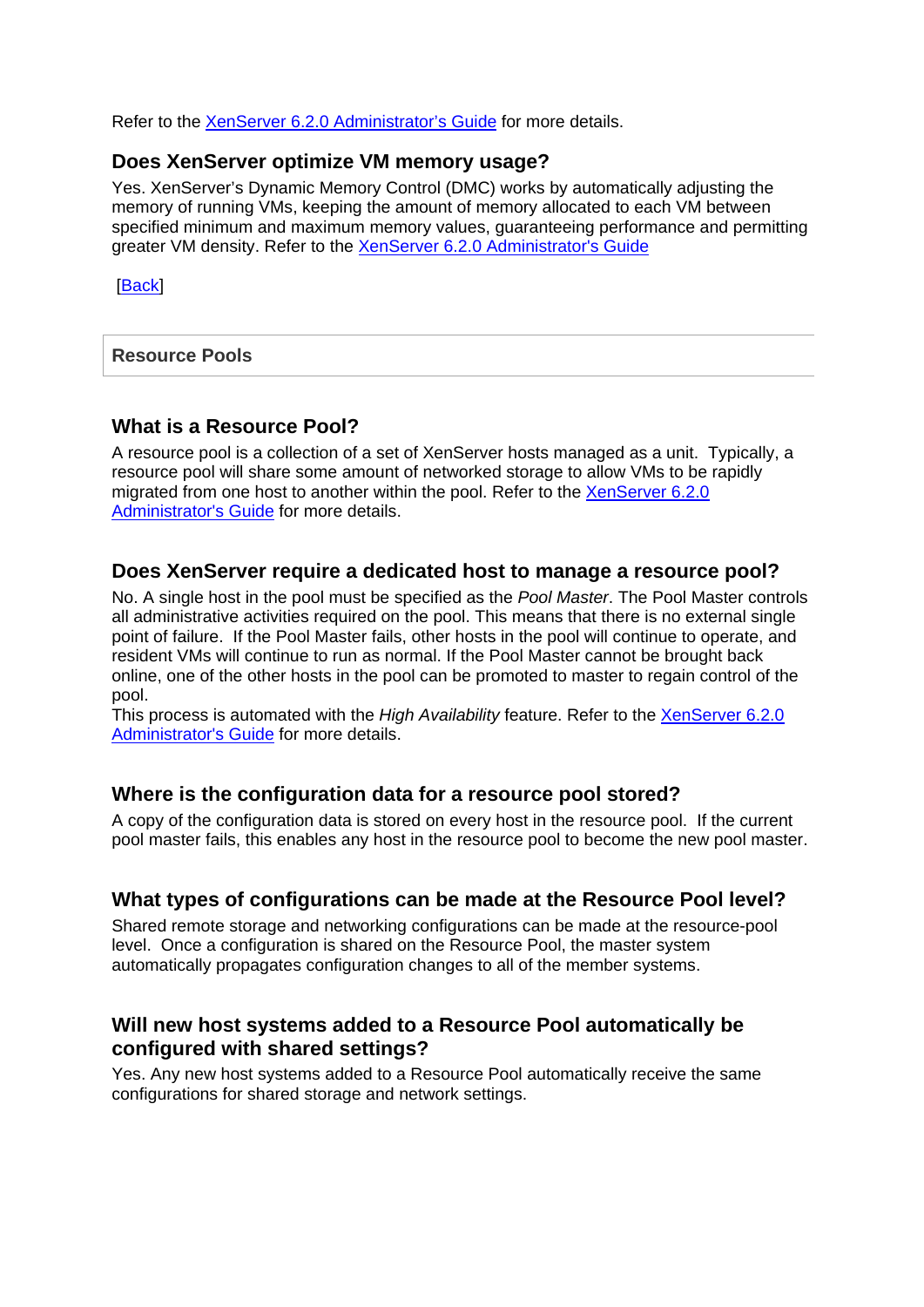# **Can I use different types of CPUs in the same XenServer resource pool?**

Yes. Although Citrix recommends that the same CPU type is used throughout the pool (homogeneous resource pool) it is possible for hosts with different CPU types to join pool (heterogeneous). Heterogeneous resource pools are made possible by using the technologies in recent Intel (FlexMigration) and AMD (Extended Migration) CPUs that provide CPU "masking" or "leveling". These features allow a CPU to be configured to appear as providing a different make, model, or functionality than it actually does. This enables you to create pools of hosts with disparate CPUs but still safely support live migrations. Refer to the XenServer 6.2.0 Administrator's Guide for more details.

[Back]

#### **XenMotion (Live Migration) & Storage XenMotion**

### **Can I move a running VM from one host to another?**

XenMotion allows live migration of running VMs when hosts share the same storage (in a pool). Additionally, Storage XenMotion allows migration between hosts which don't share the same storage.

### **What storage types are supported with Storage XenMotion?**

All XenServer supported storage types, with the exception of Integrated StorageLink (iSL) are supported by Storage XenMotion.

[Back]

**High Availability** 

## **Does XenServer offer High Availability features?**

Yes. When High Availability (HA) is enabled, XenServer continually monitors the health of the hosts in a pool. If HA detects that a host is impaired, the host will be automatically shut down. This allows for VMs to be restarted safely on an alternative healthy host.

## **Does XenServer High Availability work with local storage?**

No. To use all HA features, shared storage is required. This enables VMs to be relocated in the event of a host failure.

However, HA allows VMs that are stored on local storage to be marked for *automatic* restart if the host recovers after a reboot.

#### **Can I use HA to automatically sequence the restart of recovered VMs?**

Yes, HA configuration allows VMs to be started in a predefined order. This enables VMs that depend upon one another to be automatically sequenced.

[Back]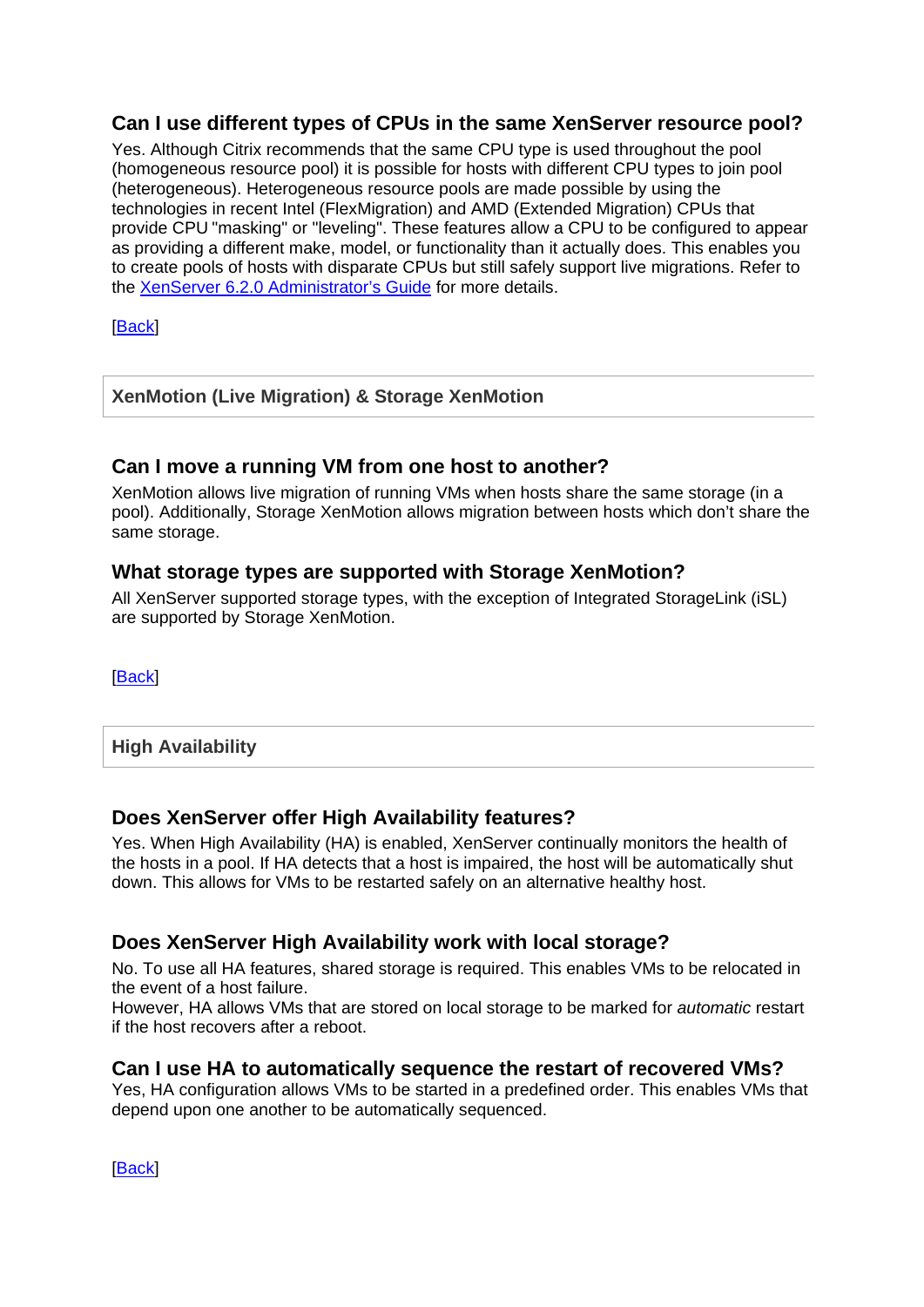#### **Do the XenServer management tools collect performance information?**

Yes. XenServer provides detailed monitoring of performance metrics, including CPU, memory, disk, network, C-state/P-state information and storage. Where appropriate, these metrics are available on a per host and a per VM basis. These metrics are available directly (exposed as Round Robin Databases), or can be accessed and viewed graphically in XenCenter or other third party applications. For more information, refer to the **Administrator's Guide** 

### **How are XenServer performance metrics gathered?**

Data for the XenServer performance metrics are collected from a variety of sources including the Xen hypervisor, standard Linux interfaces, such as proc and sysfs, and standard Windows interfaces such as WMI.

#### **Does XenCenter display performance metrics in real-time?**

Yes. XenCenter displays real-time performance metrics in the **Performance** tab for each running VM as well as the XenServer host. The displayed metrics can be customized

#### **Does XenCenter store and display historic performance metrics?**

Yes. XenServer retains the last years' worth of performance metrics (with decreasing granularity). XenCenter provides a visualization of these metrics in real-time graphical displays.

**[Back]** 

#### **Installation**

### **Does XenServer install on top of systems that are already running an existing operating system?**

No. XenServer installs directly on bare-metal hardware avoiding the complexity, overhead, and performance bottlenecks of an underlying operating system.

### **How much local storage does XenServer require for installation on the physical host system?**

XenServer requires a minimum of 16GB of local storage on the physical host system.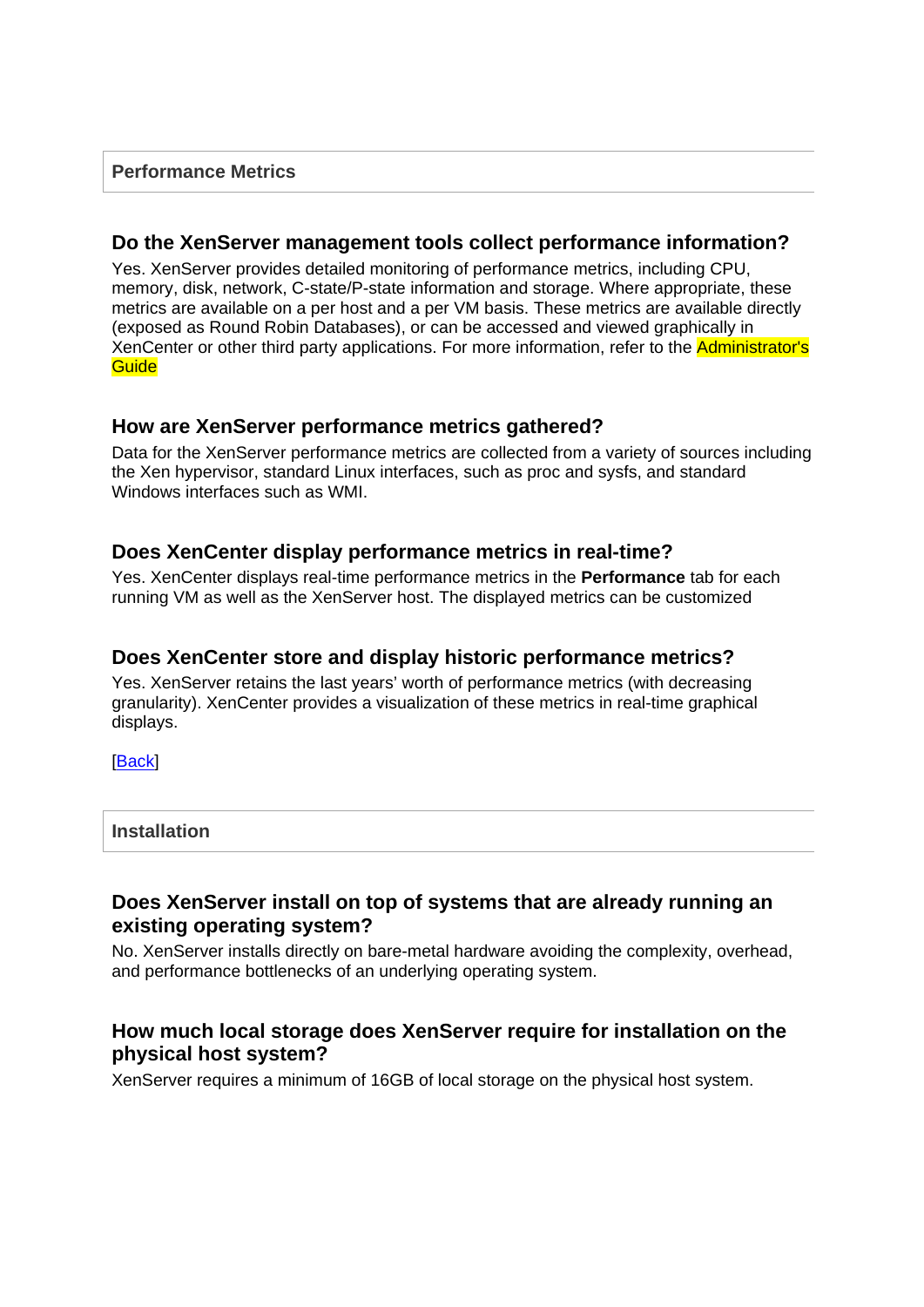## **Can I use PXE to perform a network installation of XenServer on the host system?**

Yes. You can install XenServer on the host system using PXE. You can also automatically install XenServer using PXE by creating a pre-configured answer file.

### **Does the Xen hypervisor run on Linux?**

No. Xen is a Type 1 hypervisor which runs directly on the host hardware ("bare metal"). After the hypervisor loads, it starts the privileged management domain – the control domain which contains a minimal Linux environment.

### **Where does XenServer get its device driver support?**

XenServer uses the device drivers available from the Linux kernel. As a result, XenServer will run on a wide variety of hardware and storage devices. However, Citrix recommends that you use certified device drivers, refer to the XenServer HCL for more details.

[Back]

**Licensing** 

### **How do I license XenServer?**

Licensing for XenServer 6.2.0 has changed. Functionality previously available within premium versions of XenServer is now available free of charge. In order to receive Citrix support XenServer hosts must be licensed. XenServer hosts are now licensed on a persocket basis and all hosts in a pool must be licensed. For further details please see CTX137838 – XenServer 6.2.0 Licensing FAQ.

On installation, XenServer starts in an unlicensed state. When it is unlicensed, there are no restrictions on its functionality or features, with the exception of the application of hotfixes using XenCenter. Following licensing, XenServer will display as Citrix XenServer *Per-Socket* Edition.

**Note**: Mixed pools of licensed and unlicensed hosts will behave as if all hosts were unlicensed.

[Back]

#### **Technical Support**

#### **Does Citrix provide direct technical support for XenServer?**

Yes, go to http://www.citrix.com/support for more details.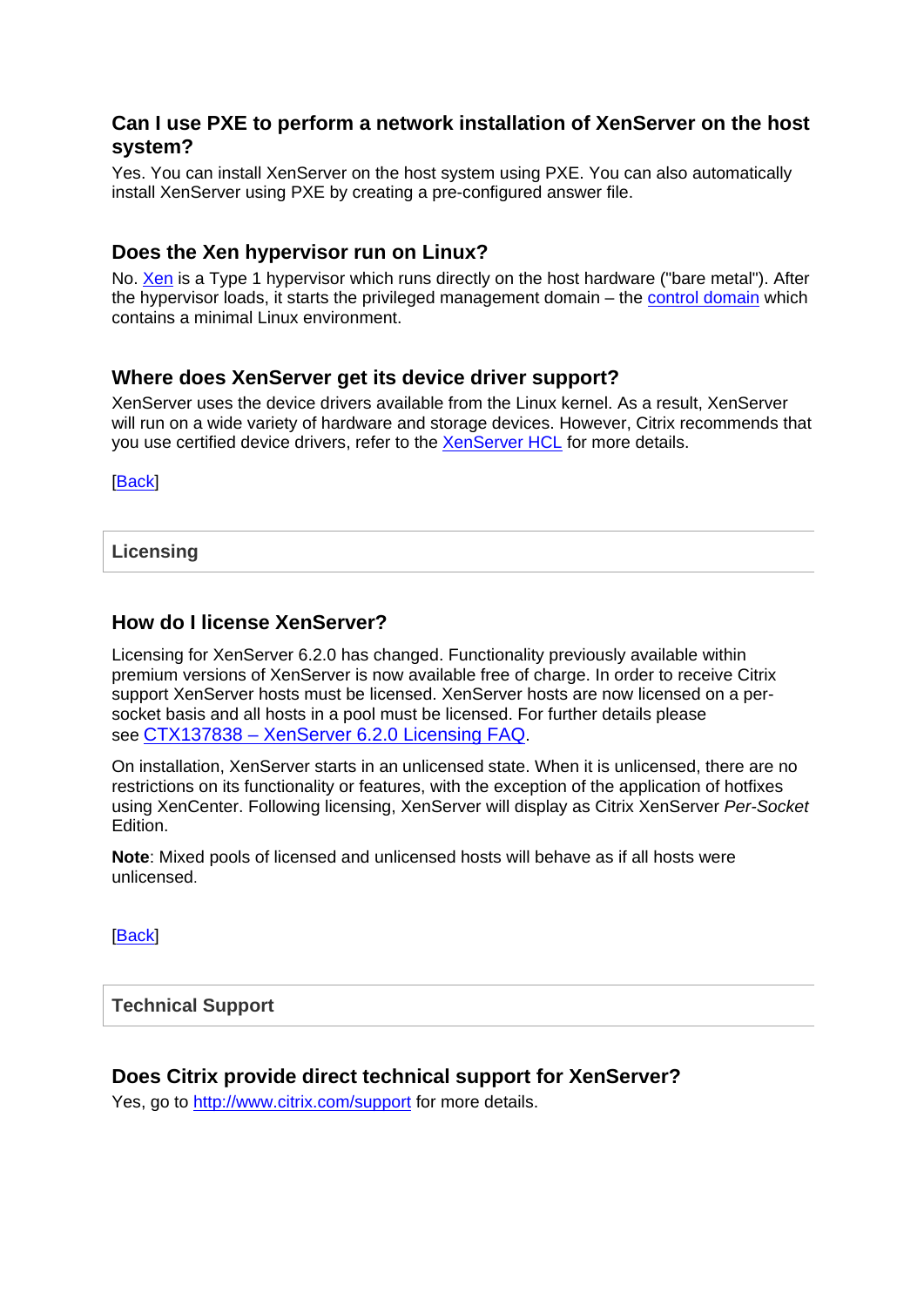## **Can I obtain technical support for XenServer and other Citrix products on a single support contract?**

Yes. Citrix provides Technical Support contracts that allow you to open support incidents on XenServer, as well as other Citrix products, such as XenDesktop and NetScaler. Click here for more details.

**Do I have to purchase a Citrix technical support contract at the same time when I purchase XenServer?** 

No. You can purchase a technical support contract from Citrix either at product point-of-sale or at another time.

## **Are there alternative channels for obtaining technical support for XenServer?**

Yes. Citrix recommends a number of alternative channels for obtaining technical support for XenServer. You can also use Citrix's Knowledge Center, forums or contract with authorized XenServer partners who offer technical support services.

## **Does Citrix provide technical support for the open source Xen project?**

No. Citrix does not provide technical support for the open source Xen project.

# **Do I need to open a technical support incident with Citrix if I am experiencing a non-technical issue?**

No. Any non-technical issues with XenServer including, Subscription Advantage program support, licensing, administrative support, and order confirmation, can be raised through Citrix Customer Service.

Click here for more details on Customer Service.

[Back]